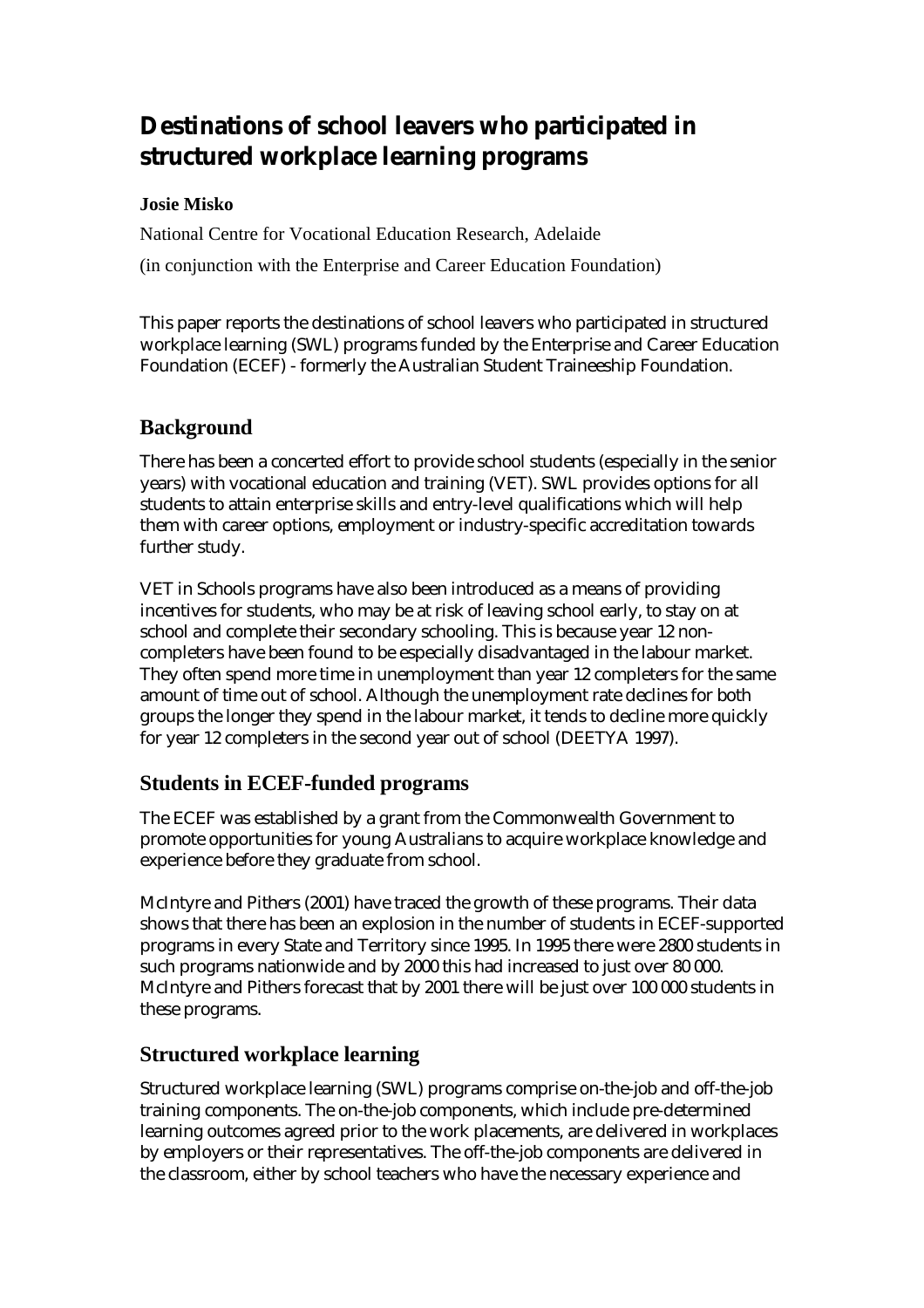qualifications to deliver the training, or teachers from TAFE institutes or other registered training organisations.

SWL programs typically involve a cluster of schools coming together to provide SWL experiences for their students. These clusters are generally managed by committees of local stakeholders including employers, schools, training providers and community organisations. In some cases student representatives are also on cluster management committees. The day-to-day operations of the cluster are usually conducted by a program coordinator who has generally been hired to coordinate the activities of the cluster and liaise with students, their teachers and employers. The main role of the coordinator, however, is to locate and negotiate work placements for students, assist employers to prepare for these placements, and maintain networks with employers and community organisations, for the location of further placements.

In 2000 the ECEF supported about 250 SWL programs. Because of the school cluster approach to organisation, this meant that there were almost 2000 schools across Australia involved in providing SWL opportunities for students.

The main focus of SWL in these programs is the work placement. Students participate in work placements for a period of between 5-20 days in the final years of their schooling. However, the duration of work placements also depends on local program arrangements, and requirements laid down by Boards of Studies or their equivalents in the different States and Territories.

#### **The benefits of SWL**

Lamb et al (1998) and Misko (1998) have examined the employment outcomes of students in VET in Schools programs. Their findings indicate that considerable numbers of young people participating in SWL are often offered part-time or fulltime employment, including apprenticeships and traineeships, as a result of being involved in work placements. Misko (1995) found that employers were keen to be involved in providing placements for students because they saw this as a means to improving their public image, fulfilling their community responsibility and recruiting suitable employees. Teachers have also reported an improved and more committed attitude to their general schoolwork from many of the students involved in SWL.

In addition, students generally enjoy the opportunity to develop workplace skills, mix with other workers, and find out whether they are suited to the particular industry or occupation (Misko 1998; Teese et al 1997). Another key benefit for students are the opportunities for them to gain industry-recognised qualifications within the Australian Recognition Framework, which can be used to articulate into further training.

Feedback from parents with a SWL connection has also been positive about the benefits to students. The National Centre for Vocational Education Research (NCVER) 2000 Parent Perceptions of School-Industry Programs research commissioned by the ECEF indicates that more than 80% of parents with experience of SWL programs would recommend such programs to other parents (Misko et al 1998).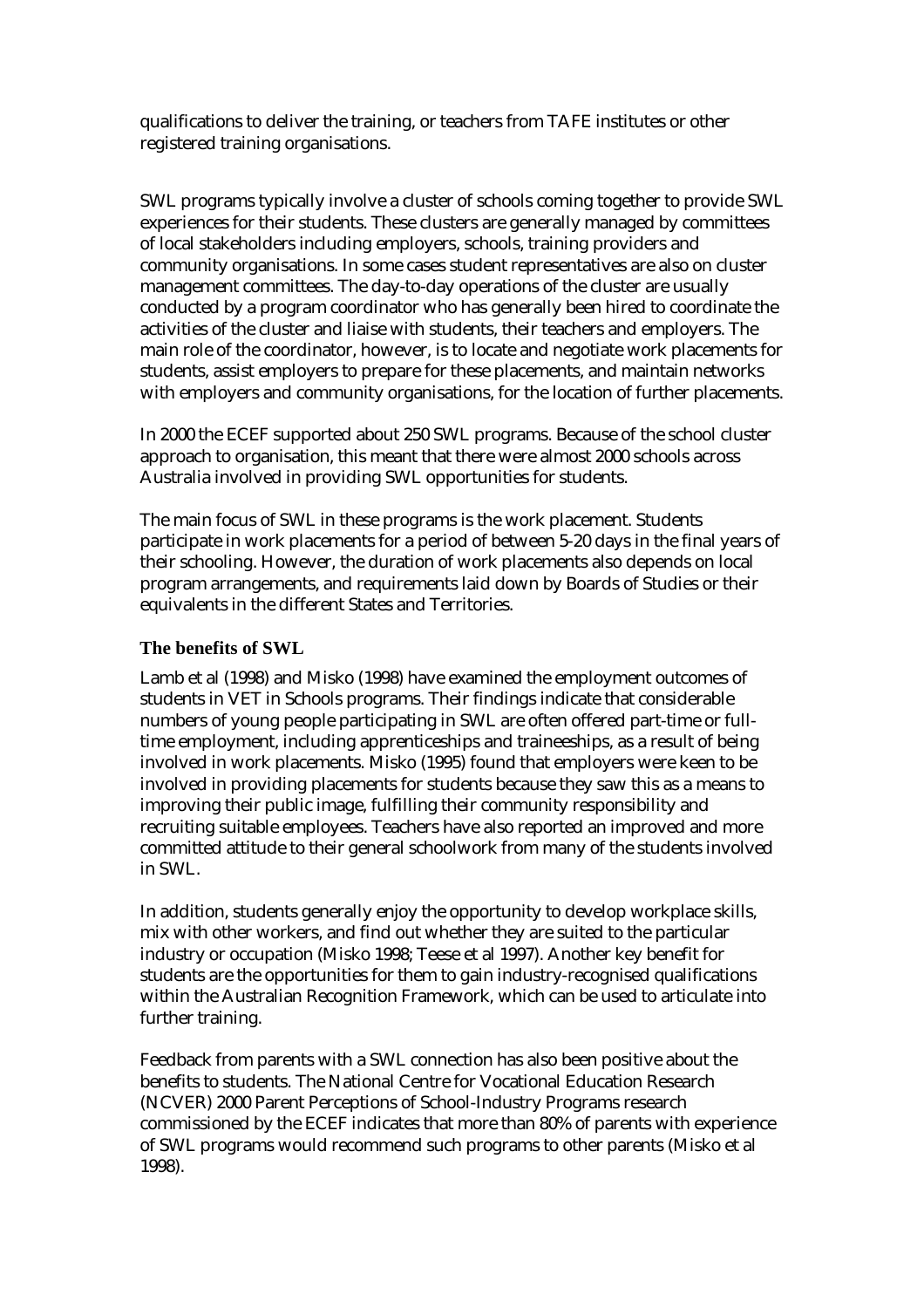# **About the study**

One way to determine whether or not VET in Schools programs, and in particular SWL programs have been successful, is to examine whether or not they have led to employment or encouraged students to stay on at school. This study was based on a questionnaire survey of students who left school in 1999 and had participated in SWL programs in years 11 and 12. Exit students were contacted by ECEF-funded coordinators in March 2000, either working independently or in conjunction with teachers from schools.

Students were required to provide details about their participation in SWL programs, current employment and/or further studies, and whether their SWL programs which included a work placement had helped them to find their current jobs.

### **Respondents**

A total of 8249 school leavers who left school in 1999 and had been involved in ECEF-funded SWL program(s) in years 11 or 12 (either in 1998 or 1999) responded to the survey. The sample represents approximately 15% of the 1999 school leavers who had participated in ECEF-funded programs. There were slightly more females (52.3%) than males (47.7%).

Over nine in ten (92.4%) students had attended a coeducational school. A small percentage (5.2%) had attended all-female schools and almost half this proportion (2.4%) had attended all-male schools.

The overwhelming majority (80.8%) of respondents had undertaken year 12 in 1999. Just under a fifth (17.8%) had undertaken year 11, and a minimal percentage (0.6%) had been involved in year 13.

# **SWL industry programs**

A total of 24 different industry-related SWL programs were identified. Of these, the ten most popular programs are presented in Table 1. For about 20% of respondents the industry sector was not identified.

In Table 1 and in all other tables dealing with industry sectors, the analysis is based on the first SWL program identified by respondents. This is because in the majority of cases this represents the major part of the involvement.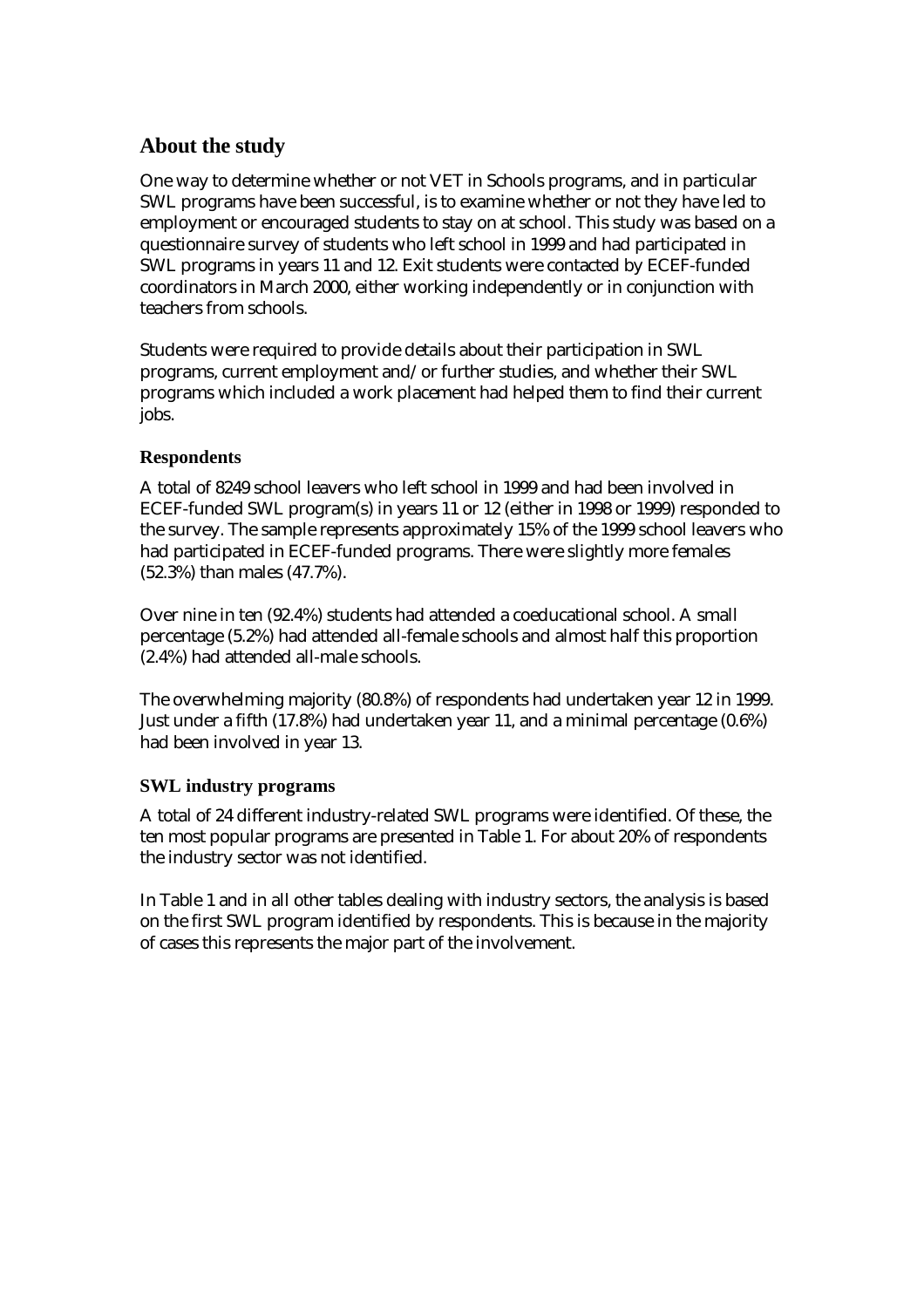|                                                                                                   | No. of students in<br>programs | % of students |
|---------------------------------------------------------------------------------------------------|--------------------------------|---------------|
| Hospitality                                                                                       | 1949                           | 23.6          |
| Office/finance/banking and insurance                                                              | 887                            | 10.8          |
| Retail/wholesale                                                                                  | 600                            | 7.3           |
| Building and construction                                                                         | 496                            | 6.0           |
| Community services and health                                                                     | 452                            | 5.4           |
| IT, printing and communication                                                                    | 408                            | 4.9           |
| Metals and engineering                                                                            | 397                            | 4.8           |
| Automotive                                                                                        | 390                            | 4.7           |
| Primary industries                                                                                | 319                            | 3.9           |
| Light manufacturing                                                                               | 209                            | 2.5           |
| Tourism                                                                                           | 186                            | 2.3           |
| Fitness, sport and recreation                                                                     | 133                            | 1.6           |
| Arts and entertainment                                                                            | 99                             | 1.2           |
| Food processing                                                                                   | 31                             | 0.4           |
| Marine                                                                                            | 31                             | 0.4           |
| <b>Utilities</b>                                                                                  | 29                             | 0.4           |
| Process manufacturing                                                                             | 13                             | 0.2           |
| Miscellaneous industry sectors (furnishings, public<br>administration, property services, mining) | 13                             | 0.2           |
| Electronics                                                                                       | 9                              | 0.1           |
| Transport and distribution                                                                        | 9                              | 0.1           |
| Industry not specified                                                                            | 1589                           | 19.3          |
| <b>Total</b>                                                                                      | 8249                           | 100.0         |

#### **Table 5: Student participation in SWL industry programs**

#### **Employment and further studies outcomes of SWL participants (March 2000)**

At the time of the survey, one in ten respondents were in part-time work only. Just over 40% were in full-time employment and just over a third were in full-time studies. About 7% of the total group had registered as unemployed and about 2% were not actively seeking work. About the same percentage were engaged in a combination of part-time studies with other activities. These data are reported in Table 2.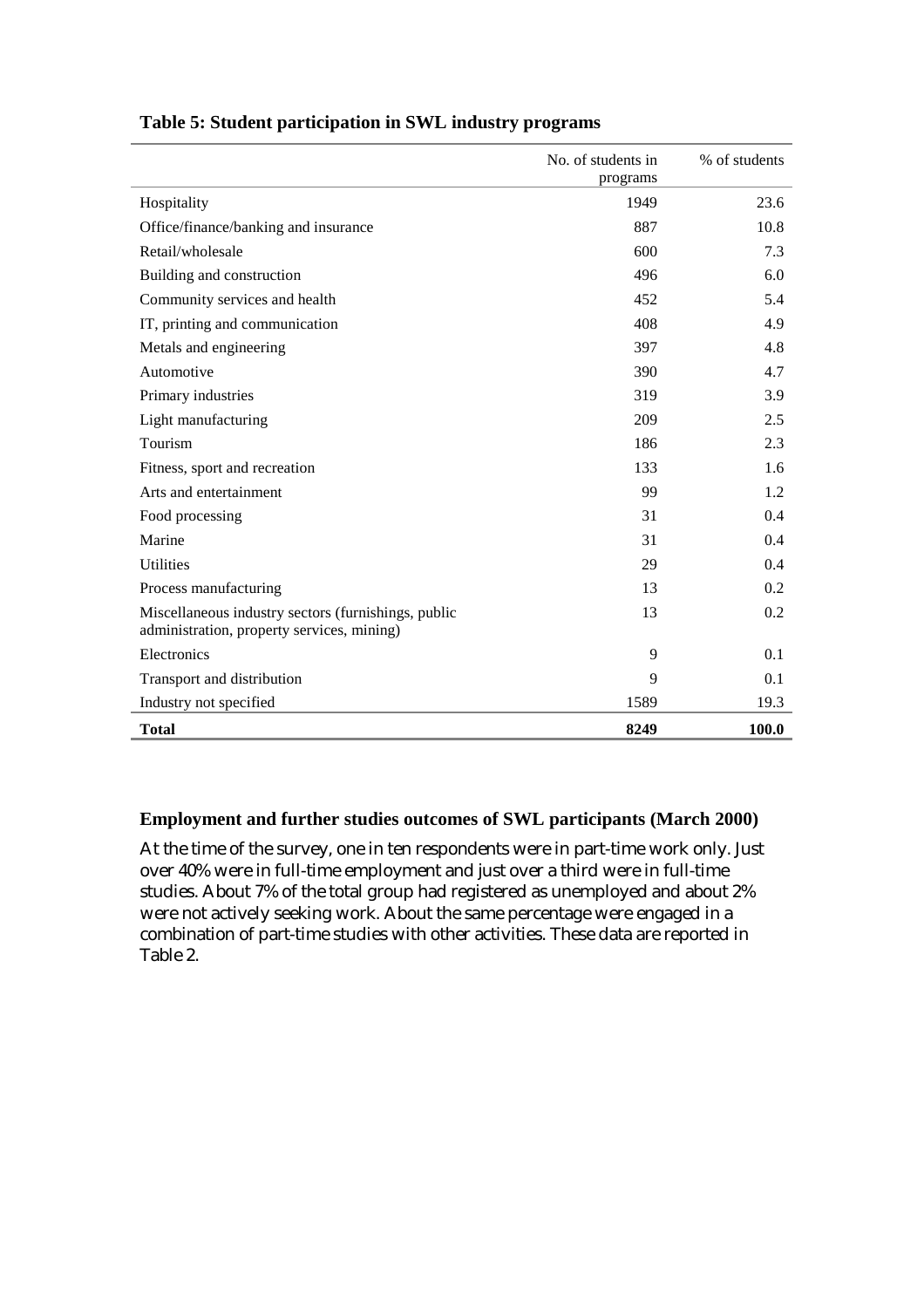| <b>Table 2:</b> Employment and further training destinations of school leavers who had |  |
|----------------------------------------------------------------------------------------|--|
| participated in SWL programs                                                           |  |

|                                    | <b>Destinations</b>                                                         | No. of<br>students | % of total |
|------------------------------------|-----------------------------------------------------------------------------|--------------------|------------|
| <b>Part-time work</b>              | Part-time work only                                                         | 842                |            |
|                                    | Part-time work and deferred studies                                         | 58                 |            |
|                                    | <b>Subtotal</b>                                                             | 902                | 10.9       |
| <b>Full-time work combinations</b> | Full-time work                                                              | 3169               |            |
|                                    | Full-time work and part-time study                                          | 281                |            |
|                                    | Full-time work and deferred studies                                         | 68                 |            |
|                                    | <b>Subtotal</b>                                                             | 3318               | 40.2       |
| Full-time study combinations       | Full-time study only                                                        | 2095               |            |
|                                    | Full-time study and part-time work                                          | 753                |            |
|                                    | Repeating year 12/ undertaking year 13                                      | 139                |            |
|                                    | <b>Subtotal</b>                                                             | 2987               | 36.2       |
| Other study combinations           | Repeating year 12/undertaking year 13 and<br>part-time work                 | 21                 |            |
|                                    | Part-time work and part-time study                                          | 173                |            |
|                                    | Part-time study only                                                        | 86                 |            |
|                                    | <b>Subtotal</b>                                                             | 280                | 3.4        |
| Unemployed                         | Registered as unemployed (no part-time work)                                | 549                |            |
|                                    | Registered as unemployed and part-time studies                              | 29                 |            |
|                                    | Registered as unemployed and deferred studies                               | 25                 |            |
|                                    | Registered as unemployed and part-time work                                 | 2                  |            |
|                                    | <b>Subtotal</b>                                                             | 605                | 7.3        |
| Not actively seeking work          | Not registered as unemployed but not seeking<br>work                        | 118                |            |
|                                    | Not registered as unemployed, not seeking<br>work, and deferred studies     | 11                 |            |
|                                    | Not registered as unemployed, not seeking<br>work, and in part-time studies | 3                  |            |
|                                    | Deferred studies and not in work                                            | 27                 |            |
|                                    | <b>Subtotal</b>                                                             | 159                | 1.9        |
|                                    | <b>Grand</b> total                                                          | 8249               | 100.0      |

#### **1999 grade levels**

The March 2000 destinations of SWL participants indicate that the majority of respondents who had undertaken years 12 and 13 (40.9%, 46.3% respectively) in 1999 were slightly more likely to be in full-time work than those who had undertaken year 11 (37.4%). Year 11 school leavers were more likely to be in full-time studies (42.5%) than respondents in the other two groups. Unemployment levels for both years 11 and 12 school leavers were similar (7.1%, 7.4% respectively). In addition, there were very few (3.0, n=2) year 13 school leavers in unemployment.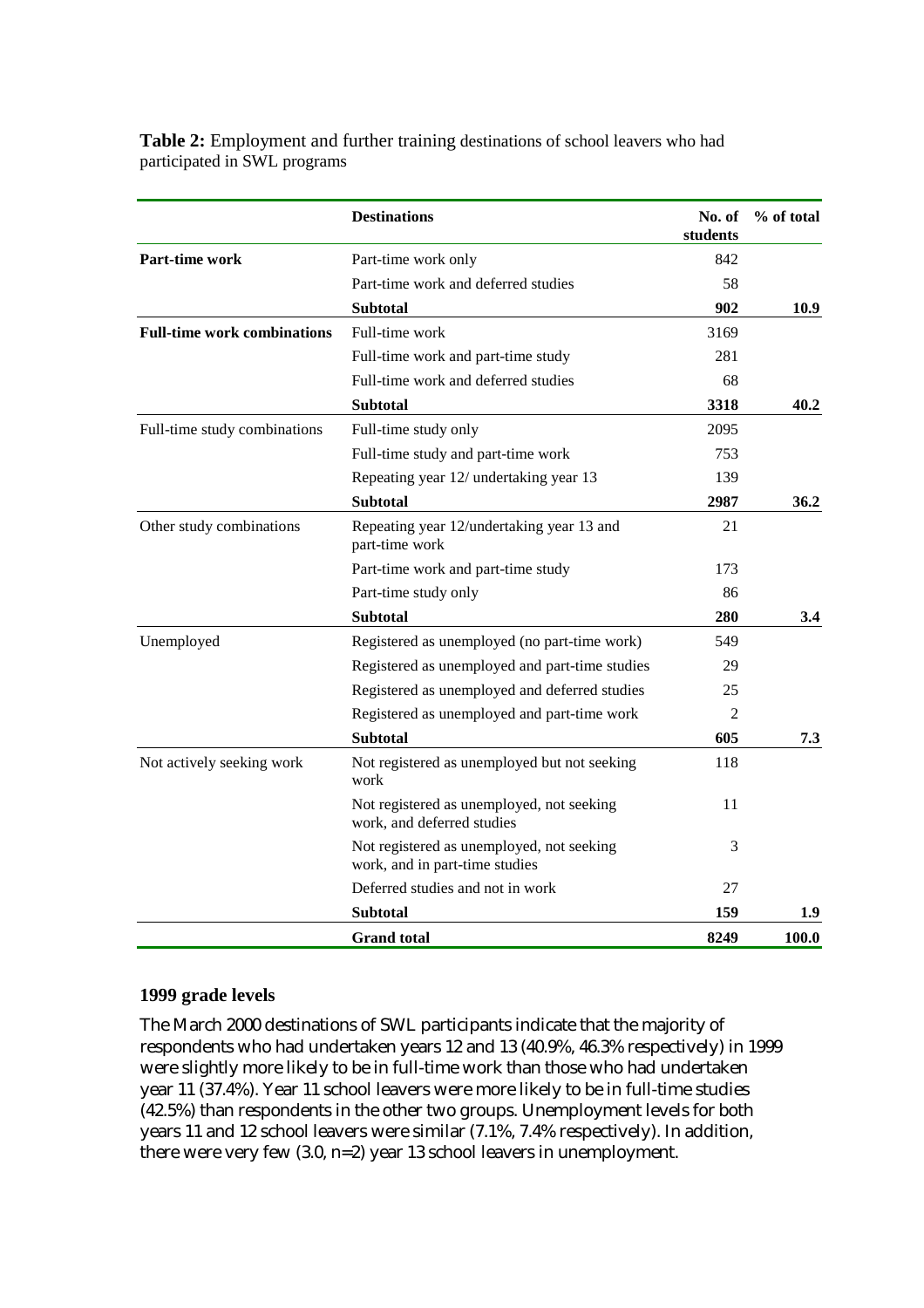#### **Gender**

About a tenth of all males and females were engaged in part-time work. However, where almost a half of the males (49.0%) were in full-time work or a combination of full-time work with other activities, just under a third (32.7%) of the females were so engaged. A similar proportion of males and females were registered as unemployed (7.7%, 7.0% respectively), or as not actively seeking work (1.5%, 2.3% respectively). However a greater proportion of the female respondents were in full-time studies than were males (42.1%, 29.8% respectively).

#### **Senior certificate completers**

There were 67.6% of respondents who had completed their senior secondary certificates. Of these, just over half (55.6%) were female, 44.2% were male and a small group did not state their gender.

There was virtually no difference in the profile of students who had or had not completed their senior certificate, including the proportion registered as unemployed (7.3% for both groups). Those who had not completed their senior certificate were slightly more likely to progress to full-time study than those who had completed their certificates (39.2%, 34.9% respectively) and slightly more likely to be in work (40.4%, 40.2% respectively).

#### **SWL program participation**

It is important to consider the success of SWL programs in generating work outcomes. The findings of this study indicate that greater percentages of respondents who have undertaken SWL programs in traditional trades like metals and engineering, light manufacturing, building and construction and primary industries, obtain full-time employment at higher rates than students undertaking other SWL programs. However, just over a quarter of the students who had undertaken SWL programs in all other programs were also obtaining full-time employment.

The proportion of the sample reporting as registered as unemployed was fairly similar for the great majority of respondents. The major differences were to be found for programs in community services and health, where the rate was 13.5%, and the programs for tourism, where unemployment was considerably lower at 4.3%. SWL participants not 'actively seeking work' were minimal for the great majority of programs. SWL participants in light manufacturing, metals and engineering and arts and entertainment reported the highest figures for this group. The two areas most likely to lead on to full-time study were IT (54.7%) and tourism (53.2%). These details are provided in Table 3.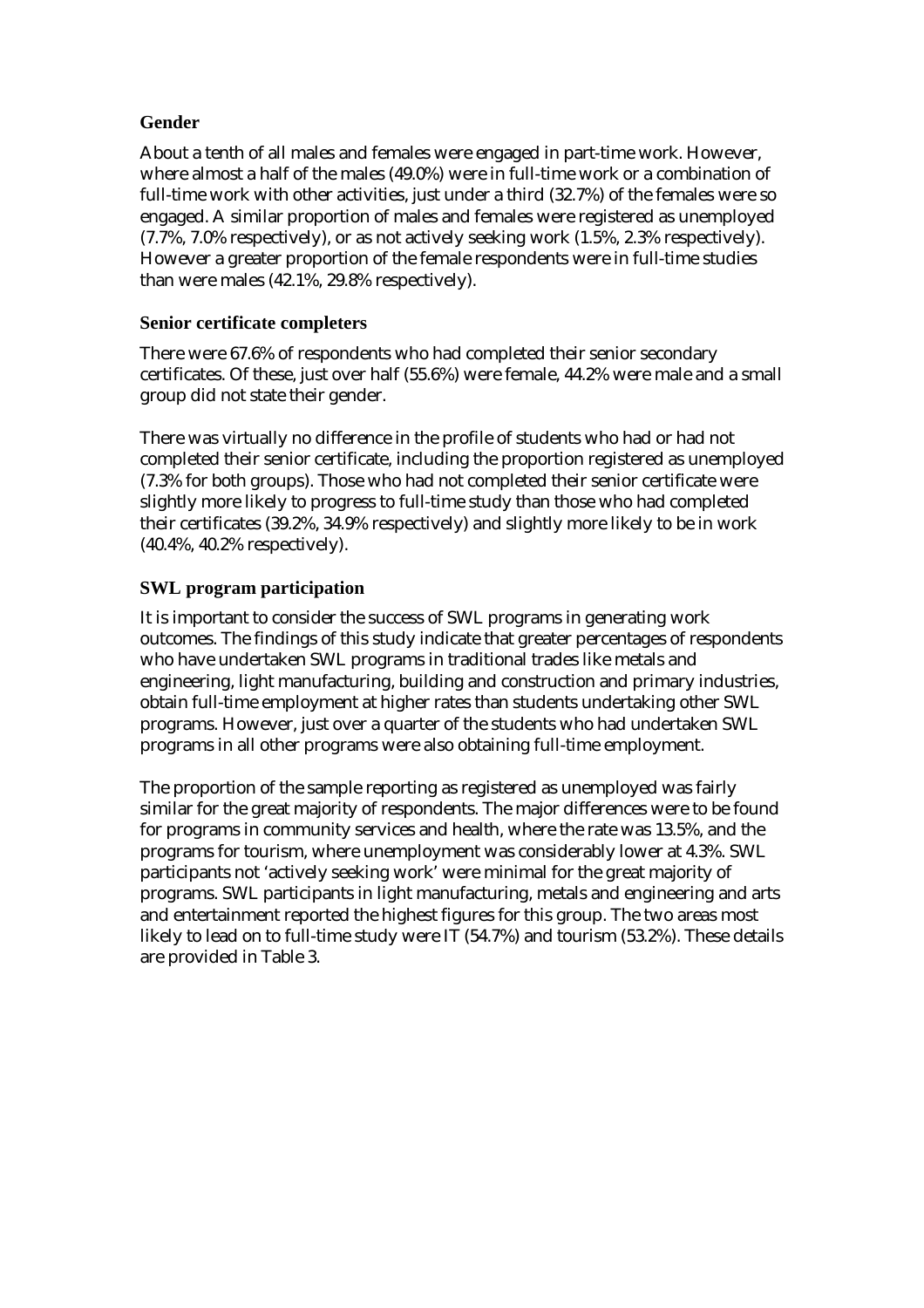| SWL program<br>(industry sector)         | Part-<br>time<br>work | Full-<br>time<br>work | Registered<br>as un-<br>employed | Not<br>actively<br>seeking<br>work | Full-<br>time<br>studies | Other study<br>combinations | <b>Totals</b>      |
|------------------------------------------|-----------------------|-----------------------|----------------------------------|------------------------------------|--------------------------|-----------------------------|--------------------|
| Hospitality                              | 14.6                  | 36.5                  | 6.8                              | 2.1                                | 35.7                     | 4.3                         | 100.0              |
|                                          |                       |                       |                                  |                                    |                          |                             | $n=1949$           |
| Office/finance/<br>banking/<br>insurance | 10.0                  | 42.4                  | 7.7                              | 2.9                                | 33.4                     | 3.6                         | 100.0<br>$n = 887$ |
| Retail/wholesale                         | 12.3                  | 34.8                  | 7.7                              | 3.0                                | 41.2                     | 1.0                         | 100.0              |
|                                          |                       |                       |                                  |                                    |                          |                             | $n=600$            |
| Building and                             | 8.7                   | 65.7                  | 6.6                              | .6                                 | 16.7                     | 1.4                         | 100.0              |
| construction                             |                       |                       |                                  |                                    |                          |                             | $n=496$            |
| Community                                | 13.1                  | 26.5                  | 13.5                             | 2.2                                | 41.2                     | 3.3                         | 100.0              |
| services/health                          |                       |                       |                                  |                                    |                          |                             | $n=497$            |
| Metals<br>engineering                    | 6.8                   | 57.9                  | 9.0                              | 1.3                                | 22.9                     | 2.3                         | 100.0<br>$n=497$   |
| IT/printing/                             | 6.3                   | 26.2                  | 7.4                              | 1.7                                | 54.7                     | 3.7                         | 100.0              |
| communication                            |                       |                       |                                  |                                    |                          |                             | $n=408$            |
| Automotive                               | 9.0                   | 60.8                  | 6.2                              | .4                                 | 22.1                     | 1.5                         | 100.0              |
|                                          |                       |                       |                                  |                                    |                          |                             | $n = 390$          |
| Primary                                  | 11.3                  | 41.2                  | 0.0                              | 3.5                                | 33.3                     | 10.7                        | 100.0              |
| industries                               |                       |                       |                                  |                                    |                          |                             | $n = 318$          |
| Light                                    | 11.1                  | 52.9                  | 9.1                              | 1.4                                | 23.1                     | 2.9                         | 100.0              |
| manufacturing                            |                       |                       |                                  |                                    |                          |                             | $n=209$            |
| Tourism                                  | 11.8                  | 24.6                  | 4.3                              | 1.1                                | 53.2                     | 4.8                         | 100.0              |
|                                          |                       |                       |                                  |                                    |                          |                             | $n=186$            |
| Fitness sport and                        | 14.3                  | 35.3                  | $7.5$                            | 1.5                                | 36.1                     | 5.3                         | 100.0              |
| recreation                               |                       |                       |                                  |                                    |                          |                             | $n=133$            |
| Arts and                                 | 9.1                   | 32.3                  | 7.1                              | 9.1                                | 40.4                     | 2.0                         | 100.0              |
| entertainment                            |                       |                       |                                  |                                    |                          |                             | $n=99$             |
|                                          |                       |                       |                                  |                                    |                          |                             | 100.0              |

**Table 3:** March 2000 destinations of respondents according to participation in SWL industry programs (%)

#### **Comparisons with ABS statistics**

The Australian Bureau of Statistics (ABS Labour Force Australia 6203.0) reports that the proportion of 15-19 year olds who left school and were in full-time work in March 2000 was 32.2%. The proportion in part-time work (and not in full-time study) was 12.5%. The proportion attending full-time tertiary study was 39.1%. However, for participants in our sample, the proportion in full-time work was 40.2%; part-time work - 10.9%; and full-time study - 36.2%.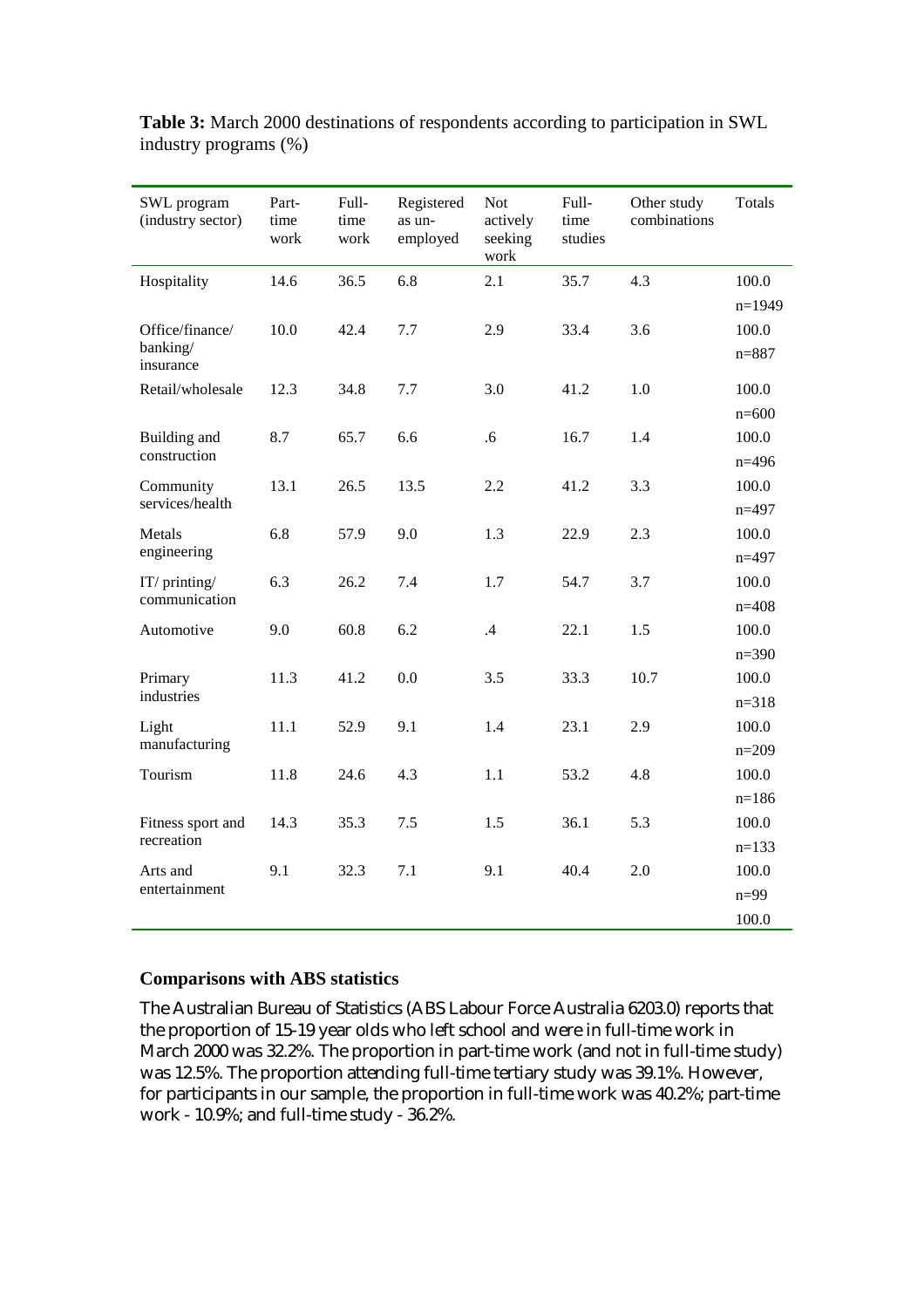The Australian Bureau of Statistics indicates that at March 2000, there was an unemployment rate of 16.8% for the proportion of 15-19 year olds attending neither school nor a tertiary educational institution full-time.

For comparison purposes for our study, the unemployment rate in Table 6 needs to be calculated for those employed in full or part-time work or looking for work. On this basis, the SWL leavers unemployment rate is 12.1%.

#### **Finding jobs in industry**

Employed respondents were asked to indicate their occupations, the types of jobs they were involved in and their place of employment. A total of about 27 different industry areas were identified. The largest specified industry group, accounting for just over 15% of the total group of respondents, was the retail/wholesale industry. The next largest group was the hospitality industry, which accounted for about 11% of the respondents.

Almost a third (29.6%) of all workers were in the retail/wholesale industry and just over a fifth (22.1%) were in the hospitality industry. For the other industries the number of workers drops down dramatically.

### **Finding employment in SWL industry sectors**

Although this it is just one of the benefits of SWL program participation, it is also important to consider whether this participation leads on to occupations in the same areas. The findings indicate that whether students obtain employment in the SWL industry sectors varies according to the SWL program involved. Of the students who had undertaken at least one SWL program, there were 1971 students who reported they had found jobs in the same industry sectors. For the more popular SWL programs (over 99 participants), the best outcomes in terms of SWL program and industry match were for students who had undertaken SWL programs in building and construction, automotive, retail/wholesale, and utilities. Successful SWL program/industry employment matches ranged from about 30% for participants in SWL programs in the utilities sector, to just over 40% for participants in SWL programs for the building and construction sector.

Almost a third of those who had undertaken SWL programs in hospitality, marine, metals and engineering, office/finance/banking/insurance, and primary industries, chose or found jobs in these industry sectors in 2000. About a fifth of those who had undertaken programs in light manufacturing, food processing, transport and distribution, community services and health chose or found employment in these areas.

About a tenth of the SWL participants in information technology/printing and communication, fitness sport and recreation, electronics, tourism, arts and entertainment had been able to find jobs in these industry sectors.

This analysis in terms of the numbers of respondents in full-time or part-time work reveals that the following proportions of SWL participants had been able to find jobs in the same industry sectors:

• almost nine in ten participants in retail/wholesale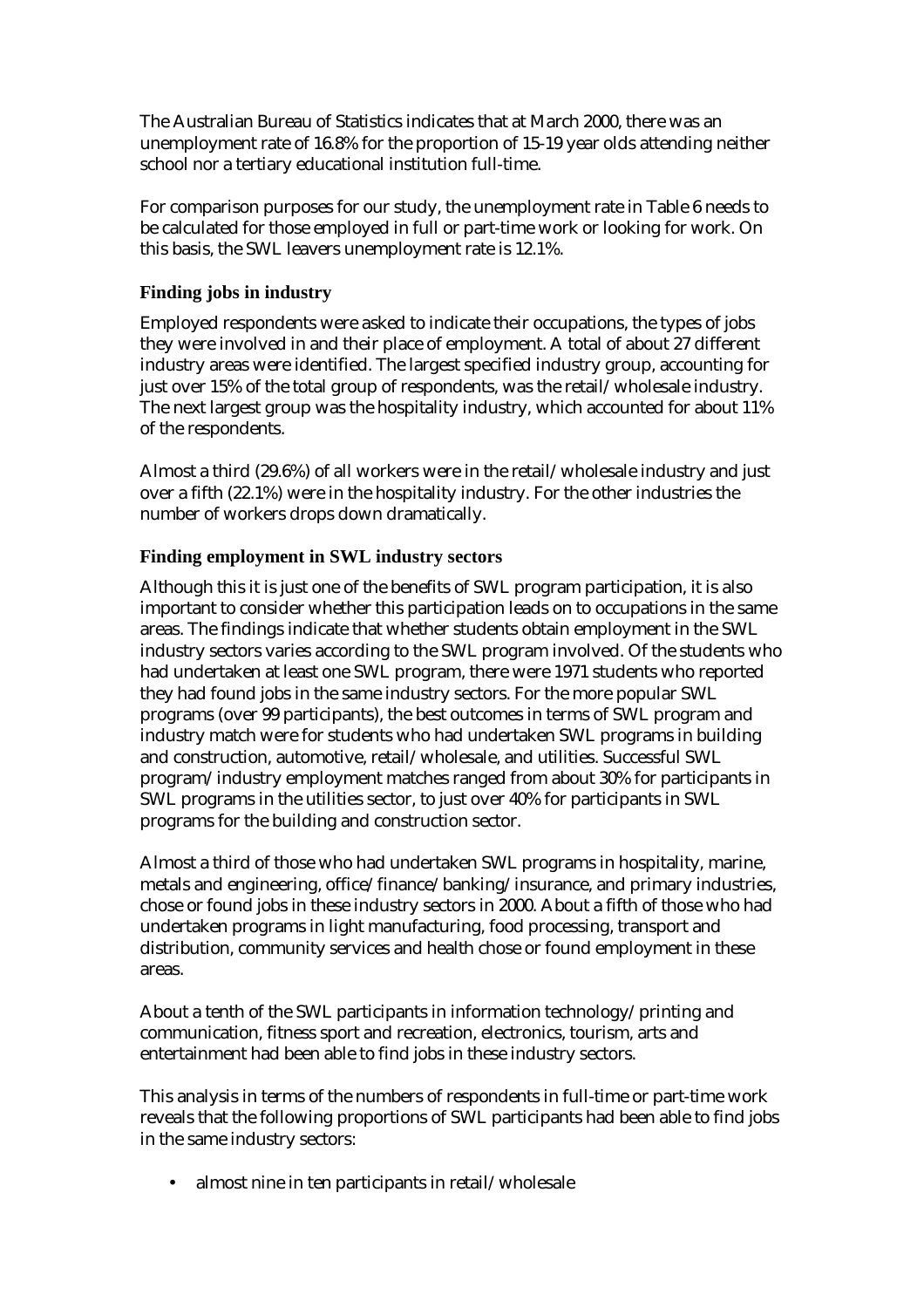- almost two-thirds of participants in building and construction and hospitality
- about half of participants in primary industries, automotive, office, finance, banking and insurance, metals and engineering, and community services and health
- well over a third of participants in light manufacturing, and information technology, printing and communication
- over a quarter of participants in tourism, fitness, sport and recreation and arts and entertainment.

About a third (36.4%) of the respondents and almost a half (46.3%) of those in fulltime and part-time work reported finding jobs in industries other than those in which they had undertaken SWL programs.

#### **Obtaining a job with work placement employer**

About 10% of respondents reported that they had obtained a job with their work placement employer. This represents 21.4% of those respondents whose major activity was part-time or full-time work.

In the more popular industry programs (undertaken by 99 respondents or over), the industries more likely to keep on students as full-time employees after their work placements were building and construction, metals and engineering, and automotive and tourism.

The proportion of those who were kept on by work placement employers rises dramatically when only the numbers of those in full-time and part-time work are taken into account. It ranges from 9.0% for employers in the fitness, sport and recreation industry to just over 35% for those in the tourism industry. For eight of the industry areas with 99 respondents or over, the percentage of those who have been kept on by their employers ranges from just over 22% to just over 35%.

#### **Utility of work placements for further employment**

One in ten (10.1%) respondents had undertaken a work placement with their current employer. Of these, just over three-quarters (79.2%) believed that the work placement they had done in their year 11, 12 or 13 program at secondary school had helped them to get the job. Just over a fifth (20.8%), however, did not believe that the placement had helped them to get the job.

However, 43.8% of all respondents who were in some form of full-time or part-time work combinations replied that their work placements had helped them to find a job. In addition, 58.2% of those in apprenticeships and just 53% of those in traineeships believed that their work placement had helped them to get their current jobs.

#### **Moving to other areas for employment**

Nearly a fifth (16.4%) of those who reported being in part-time work or full-time work reported having left their local area to find a job.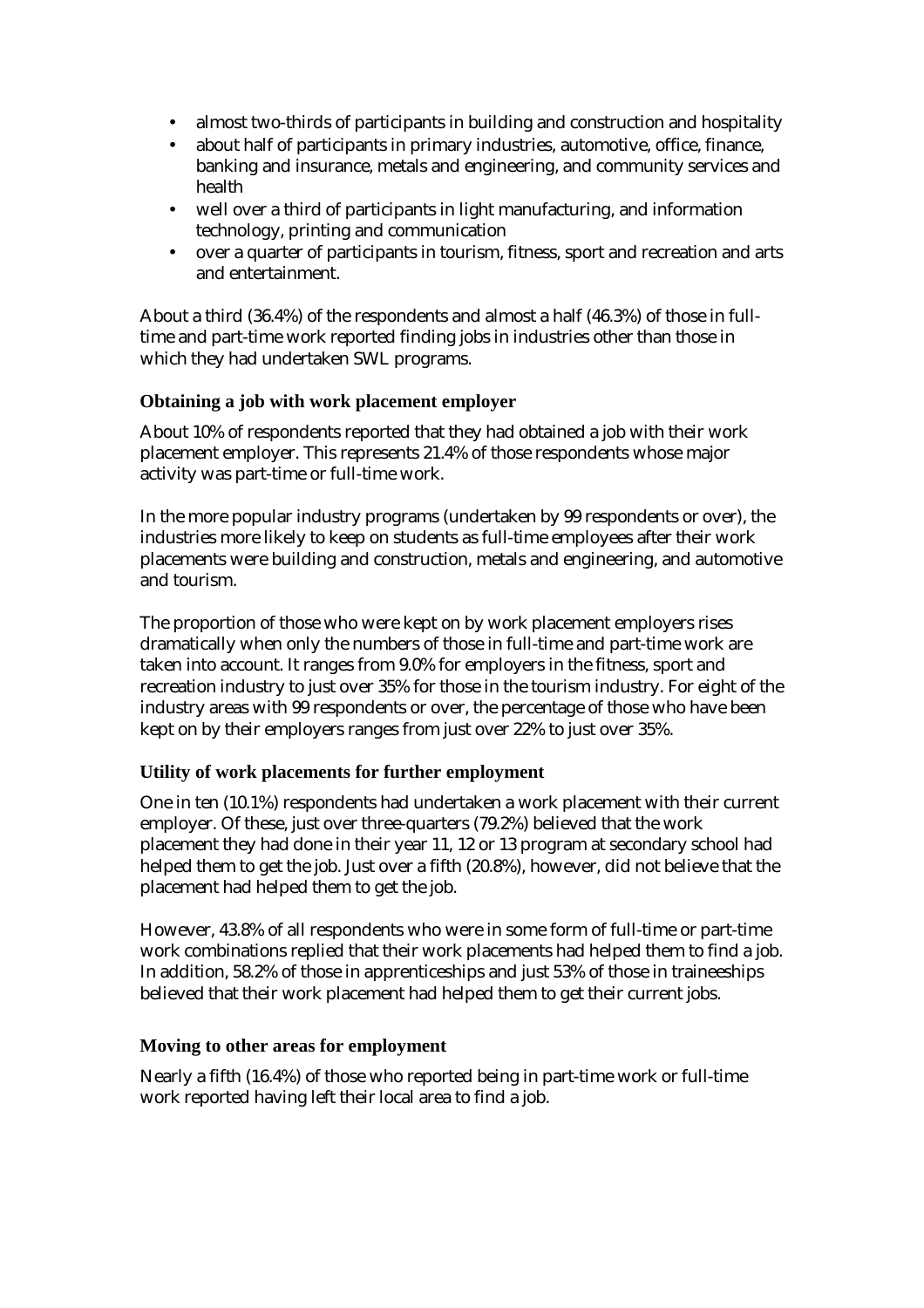# **Apprenticeships and traineeships**

There were 13.7% of school leavers who had gone into apprenticeships, and 9.9% who had gone into traineeships.

### **Grade level background of apprentices and trainees**

A greater percentage of apprentices were respondents who had completed year 11 in 1999. However, the greatest percentage of trainees had completed year 12 in 1999. In addition there were more 1999 year 11 and 12 respondents who were in apprenticeships than traineeships. The situation was reversed for students who had completed year 13.

# **SWL program participation of apprentices and trainees**

Well over a third of the participants in the major SWL programs (ie automotive, building and construction, and metals and engineering), were in apprenticeships at the time of the study, with over a half of those who had taken programs in building and construction reporting an apprenticeship. About a tenth of the participants in SWL programs in retail/wholesale, community services and health and information technology/printing and communication were in traineeships. However, almost a fifth of participants in office/finance/banking and insurance programs were in traineeships.

Well over a third (42.5%) of trainees and just over half (53.7%) of apprentices were working in the industry areas related to their SWL programs.

#### **Credit transfer or advanced standing**

There were 28.4% of apprentices and 19.1% of trainees who had received advanced standing or credit transfer for their SWL programs. However, apprentices who had participated in SWL programs in automotive, building and construction, hospitality, metals and engineering, and primary industries were far more likely to receive advanced standing in their apprenticeship training than apprentices participating in other SWL programs. Trainees were more likely to receive advanced standing if they had studied SWL programs in information technology, printing and communication, office, banking and insurance, automotive industries and metals and engineering.

A greater percentage of apprentices who had participated in SWL programs in automotive, building and construction, hospitality, metals and engineering, and primary industries - and who had obtained employment in the same sector - received advanced standing than apprentices in most industries. However, the great majority of apprentices and trainees did not receive any advanced standing for SWL programs undertaken in secondary school.

# **Training institutions**

Over two-thirds (66.5%) of those who reported being engaged in further studies (n=3580) had gone into VET institutions and about a quarter (25.4%) had gone on to university. There was a small group that had returned to high schools or secondary colleges either to repeat year 12 or undertake year 13.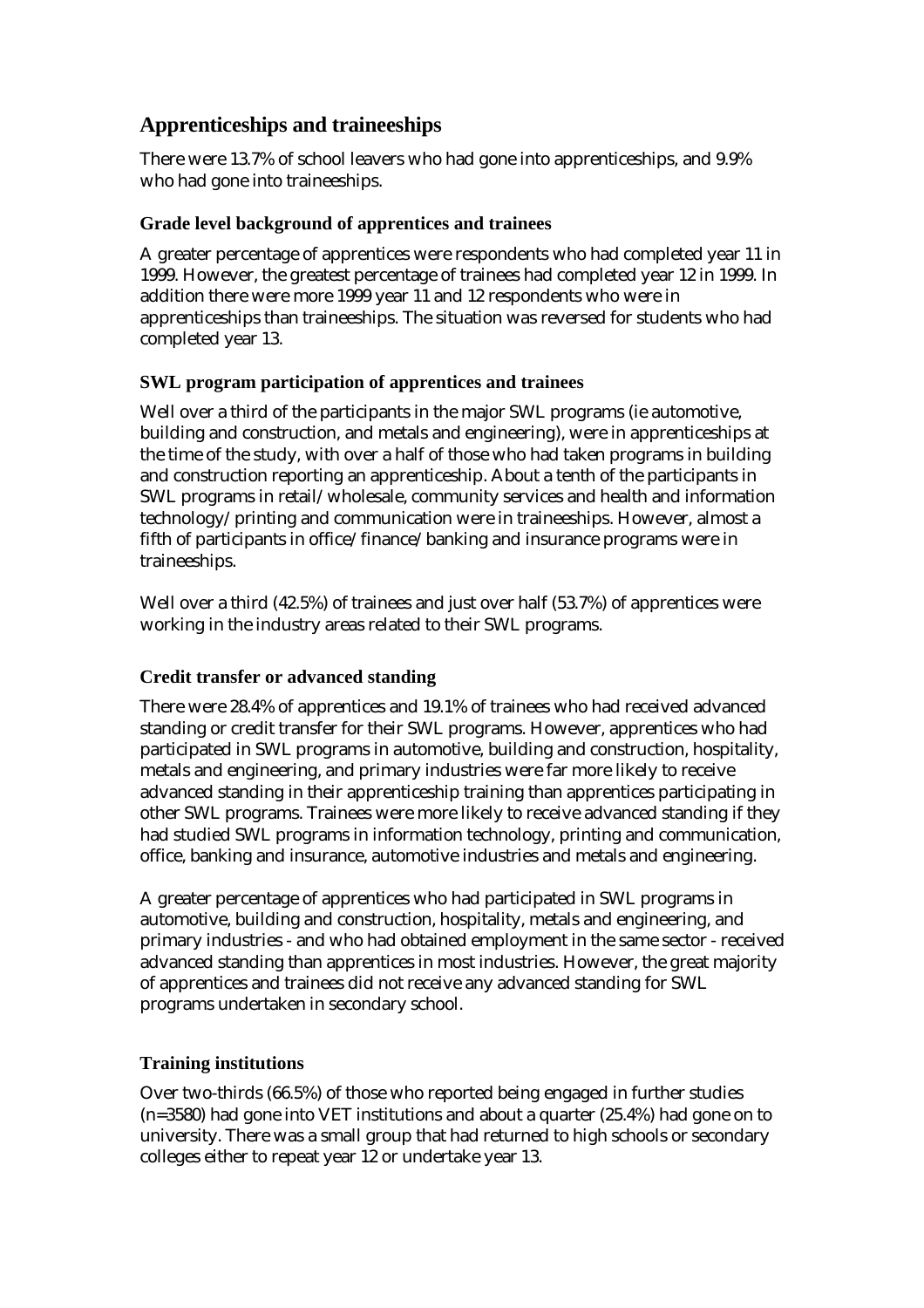About a fifth (21.4%) of the respondents who had gone on to further studies after their SWL programs reported having been awarded credit transfer or advanced standing. However, over a third (39.3%) of those who had gone into a course related to their SWL program reported that credit transfer had been awarded.

# **Discussion and conclusions**

This study has examined the post-school destinations of students participating in SWL programs in their final years of schooling. Only a small percentage of SWL participants were registered as unemployed, which is below national levels generally. The findings also indicate that a substantial group (over 40%) of SWL participants are also gaining full-time employment. In addition, over 38% are continuing on to further and full-time studies.

### **The connection between SWL and destinations**

It is always difficult to make direct connections between participation in training and successful employment or other outcomes. However, these are optimistic findings. They support the importance of SWL for preparing students for the world of work. Students do not always choose or obtain jobs in the industry sector related to their SWL programs, however, they may use the experience to choose and gain employment in other industry sectors. In addition, the extensive range of programs makes it possible for students to have a substantial choice in the careers or industries they would like to pursue. This study does not capture the reasons why students choose employment in other industry sectors. However, findings may indicate that students have developed generic workplace skills which have led to jobs in other areas.

The fact that the substantial groups of respondents indicated that work placements had helped them to obtain jobs supports the benefit to students and employers of having students in workplaces.

For some industry sectors there seems to be a tighter connection between SWL program participation and eventual employment in the industry. For example, about half of the SWL participants in the building and construction area managed to get employment in this industry sector. If we take these as a percentage of those who went into full-time and part-time work, then this figure is close to two-thirds of the participants. Tight connections are also found for the retail/wholesale area. Here, almost 90% of those who found work in the retail/wholesale industry had participated in SWL programs in the same industry sector. The connections are not as strong for most of the other major programs.

# **A diversity of offerings**

The study has highlighted the wide variety of industry programs that are available. Such a diversity of offerings provides a great deal of opportunity for students to experience the different industries and to change their minds if they do not enjoy a particular area.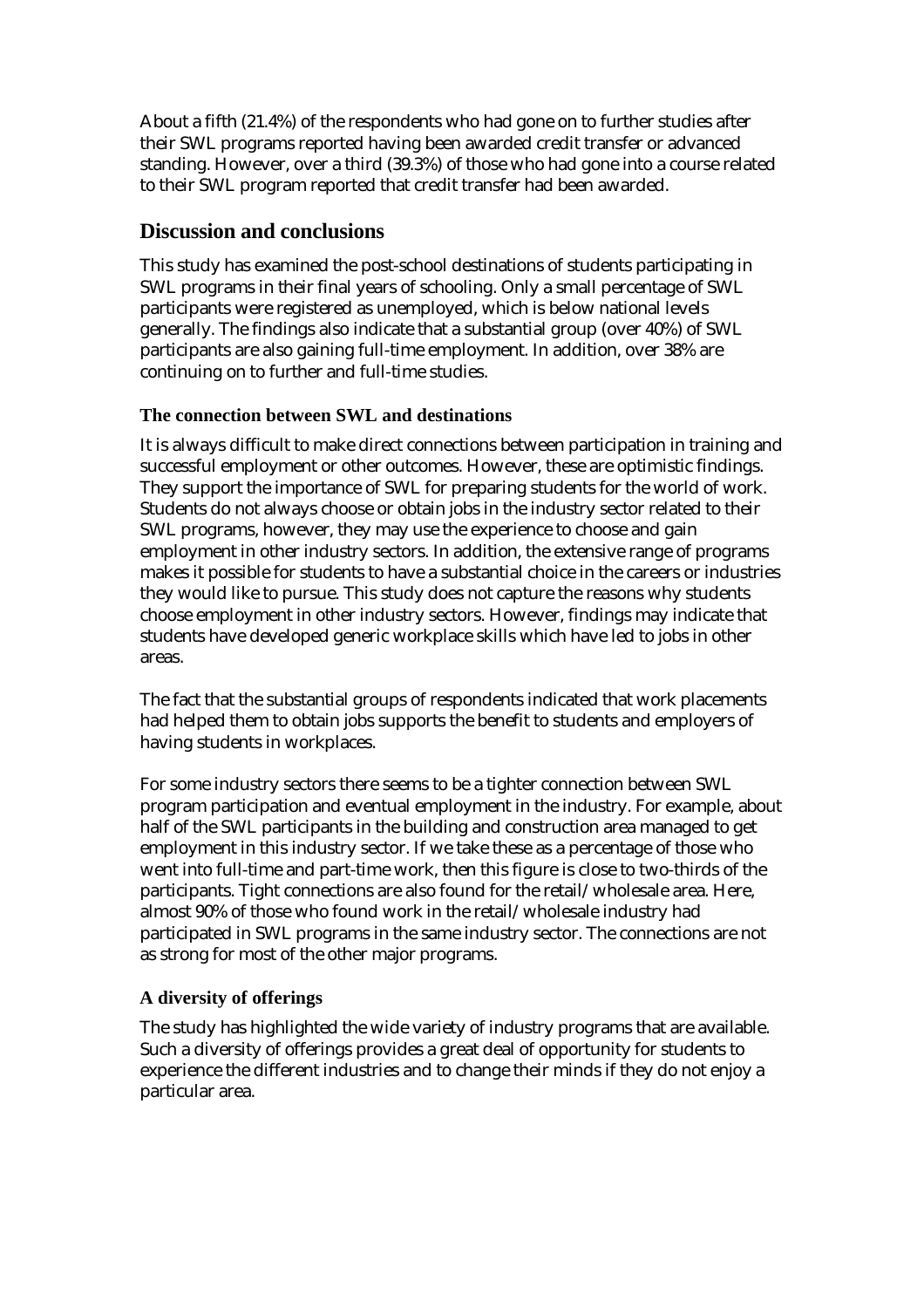#### **Encouraging results**

Apart from the success of SWL participants in finding employment or continuing with further training, the figures are encouraging for specific groups of SWL program participants in terms of finding jobs in the same industry sectors. In SWL programs like building and construction, retail/wholesale, hospitality, automotive, utilities, primary industries, marine and metals and engineering, and office/finance/banking and insurance, substantial percentages of students chose or gained jobs in the same areas in which they had undertaken SWL training. In addition, a substantial proportion were able to enter new apprenticeships. In less popular programs like property services, where only two students undertook SWL programs, both students obtained a job in the same area. This information is a valuable tool for students when making their course selections and when considering career options.

In addition, there were low proportions of respondents who were registered as unemployed or who were not actively seeking work. This means that SWL participants are either going into full-time or part-time work or into full or part-time studies. These are positive findings and indicate that SWL participants are still engaged with the labour force or with the training sector.

#### **Credit transfer and advanced standing**

About a third of students who went on to VET programs at TAFE or other VET providers or their equivalents received credit for their SWL courses. This also augurs well for the continuation of these programs. If students know that their prior learning in SWL programs will be counted towards further qualifications, then it adds further motivation for students to take these programs seriously.

It remains a matter of concern, however, that the great majority of students, whether they go on to study in similar areas at universities or in VET institutions, are not receiving recognition for the studies they have already completed. There may be a number of reasons for students not obtaining advanced standing. One reason may relate to communication problems between the training providers, which may lead to a lack of understanding of what actual learning has preceded requests for credit transfer. Another reason for credit transfer or advanced standing not being widespread may be that apprentices, trainees and other students are not aware that they can make a request for advanced standing and this lack of knowledge may explain the limited take-up of credit transfer opportunities. Furthermore, apprentices, trainees and other students may not make requests for credit transfer or advanced standing because they may prefer to start afresh in their new programs.

Should lack of adequate information for both parties be the major barrier to accessing credit transfer or advanced standing, then information which clarifies the availability to students of credit transfer and advanced standing, and information which clarifies program content for RTOs, needs to be more widely distributed.

#### **Limitations of the study**

This study has examined employment and further training outcomes of students who had participated in SWL programs during their final years of schooling, and who responded to a pilot survey. This information has been provided by students